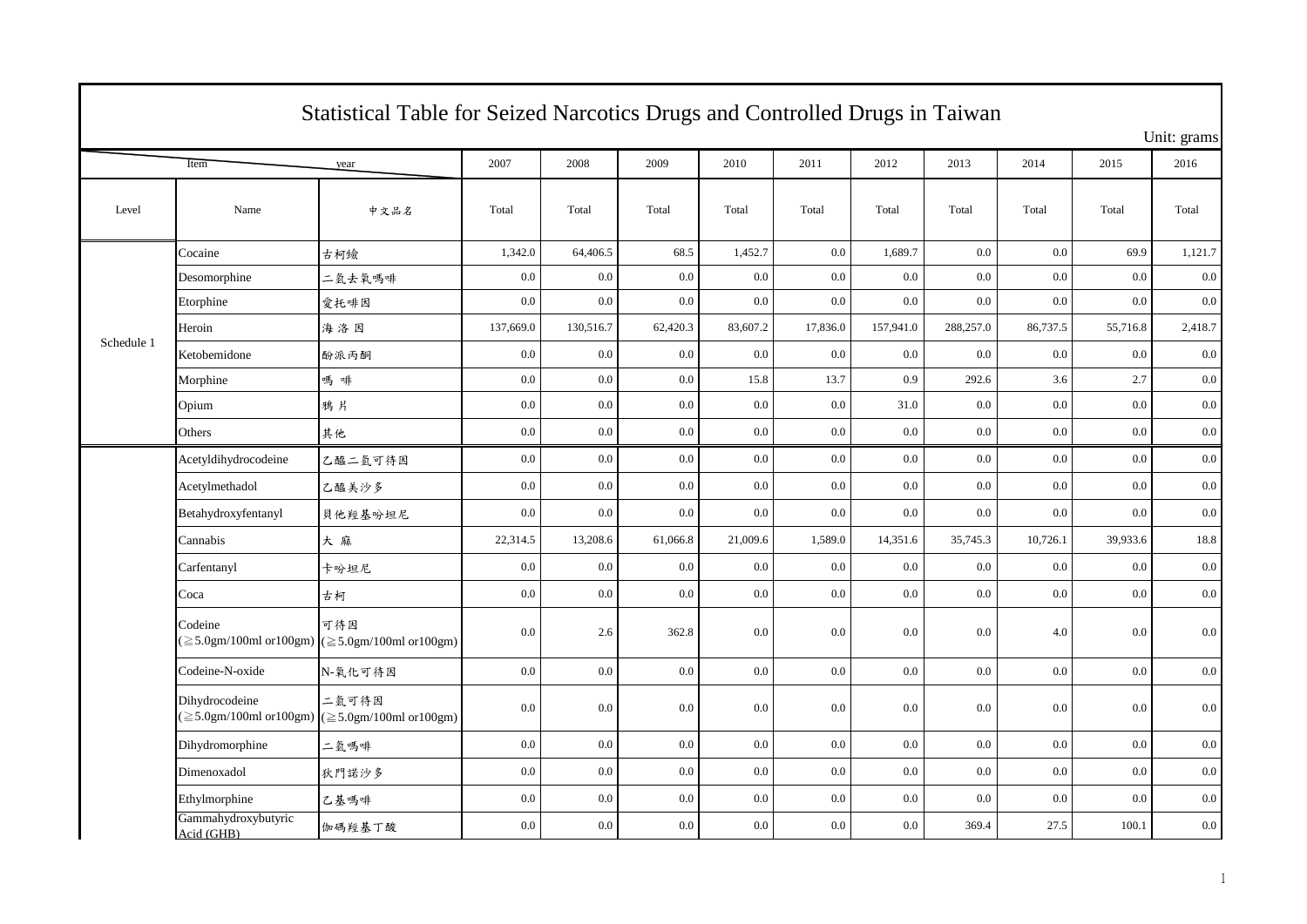| Statistical Table for Seized Narcotics Drugs and Controlled Drugs in Taiwan |                                                        |                         |                          |                          |           |           |           |                          |                          |           |           |         |  |  |
|-----------------------------------------------------------------------------|--------------------------------------------------------|-------------------------|--------------------------|--------------------------|-----------|-----------|-----------|--------------------------|--------------------------|-----------|-----------|---------|--|--|
|                                                                             | Unit: grams                                            |                         |                          |                          |           |           |           |                          |                          |           |           |         |  |  |
|                                                                             | Item                                                   | year                    | 2007                     | 2008                     | 2009      | 2010      | 2011      | 2012                     | 2013                     | 2014      | 2015      | 2016    |  |  |
| Level                                                                       | Name                                                   | 中文品名                    | Total                    | Total                    | Total     | Total     | Total     | Total                    | Total                    | Total     | Total     | Total   |  |  |
|                                                                             | LSD · Lysergide                                        | 麥角二乙胺                   | $0.0\,$                  | 0.0                      | 0.0       | 0.0       | 0.0       |                          | 0.0                      | $0.0\,$   | 0.0       | $0.0\,$ |  |  |
|                                                                             | Methadone                                              | 美沙冬                     | $0.0\,$                  | 0.0                      | $0.0\,$   | $0.0\,$   | 0.0       | 0.0                      | 0.0                      | 0.0       | 0.3       | $0.0\,$ |  |  |
|                                                                             | (Meth)Amphetamine                                      | 甲基安非他命成品                | 124,334.5                | 28,371.9                 | 107,023.2 | 251,864.0 | 140,603.7 | 119,301.4                | 775,849.9                | 462,924.7 | 506,463.3 | 149.2   |  |  |
|                                                                             | Semimanufactures of<br>(Meth)Amphetamine               | 甲基安非他命半成品及<br>原料        | 95,452.7                 | 324.0                    | $0.0\,$   | 3,450.7   | $0.0\,$   | 0.0                      | 54.6                     | 0.0       | $0.0\,$   | 0.0     |  |  |
|                                                                             | Methaqualone                                           | 甲喹酮(俗稱:白板)              | 0.0                      | 0.0                      | 0.0       | 0.0       | 0.0       | 0.0                      | $0.0\,$                  | 0.0       | 0.0       | $0.0\,$ |  |  |
|                                                                             | Methyldesorphine                                       | 甲基去氧嗎啡                  | 0.0                      | 0.0                      | 0.0       | 0.0       | 0.0       | 0.0                      | 0.0                      | 0.0       | $0.0\,$   | 0.0     |  |  |
|                                                                             | Methyldihydromorphine                                  | 甲基二氢嗎啡                  | $0.0\,$                  | $0.0\,$                  | $0.0\,$   | $0.0\,$   | $0.0\,$   | 0.0                      | 0.0                      | 70.5      | 0.0       | $0.0\,$ |  |  |
|                                                                             | 3,4-methylenedioxy-<br>methamphetamine<br>[MDMA]       | 亞甲雙氧甲基安非他命<br>(俗稱:搖頭丸)  | 17,902.0                 | 896.1                    | 2,017.3   | 5,882.4   | 23,947.9  | 5,751.3                  | 20,379.5                 | 2,274.9   | 1,003.0   | 0.0     |  |  |
| Schedule 2                                                                  | 5-Methoxy-3,4-<br>methylenedioxyamphetami<br>ne [MMDA] | 5-甲氧基-3,4-亞甲基雙氧<br>安非他命 |                          | 0.0                      | 8,697.3   | 0.0       | 0.0       | 0.0                      | 0.0                      | 0.0       | 47.4      | 0.0     |  |  |
|                                                                             | 3-Methylfentanyl                                       | 三甲基吩坦尼                  | 0.0                      | 0.0                      | 0.0       | 0.0       | 0.0       | 0.0                      | 0.0                      | 0.0       | 0.0       | 0.0     |  |  |
|                                                                             | 3-Methylthio-fentanyl                                  | 三甲基硫吩坦尼                 | $0.0\,$                  | 0.0                      | $0.0\,$   | 0.0       | $0.0\,$   | $0.0\,$                  | 0.0                      | 0.0       | $0.0\,$   | $0.0\,$ |  |  |
|                                                                             | <b>PMA</b>                                             | 4-甲氧基安非他命               | $\overline{\phantom{a}}$ | $\overline{\phantom{0}}$ |           |           |           | $\overline{\phantom{0}}$ | $\overline{\phantom{0}}$ |           | 96.4      | 1.9     |  |  |
|                                                                             | Morphine methylsulfonate                               | 甲基磺胺嗎啡                  | $0.0\,$                  | 0.0                      | $0.0\,$   | 0.0       | 0.0       | 0.0                      | 0.0                      | 0.0       | 0.0       | $0.0\,$ |  |  |
|                                                                             | Morphine-N-oxide and<br>its Derivatives                | N-氧化嗎啡及其衍生物             | $0.0\,$                  | 0.0                      | 0.0       | 0.0       | 0.0       | 0.0                      | 0.0                      | 0.0       | 0.0       | $0.0\,$ |  |  |
|                                                                             | Morphine methobromide                                  | 嗎啡甲溴化物                  | 0.0                      | 0.0                      | 0.0       | 0.0       | 0.0       | 0.0                      | 0.0                      | 0.0       | 0.0       | 0.0     |  |  |
|                                                                             | Methoxymethcathinone                                   | 甲氧基甲基卡西酮                |                          | $\overline{\phantom{0}}$ |           |           |           |                          |                          |           | 3,240.8   | 0.0     |  |  |
|                                                                             | Methcathinone                                          | 甲基卡西酮                   |                          | $\overline{\phantom{a}}$ |           |           |           |                          |                          |           | 217.8     | 0.0     |  |  |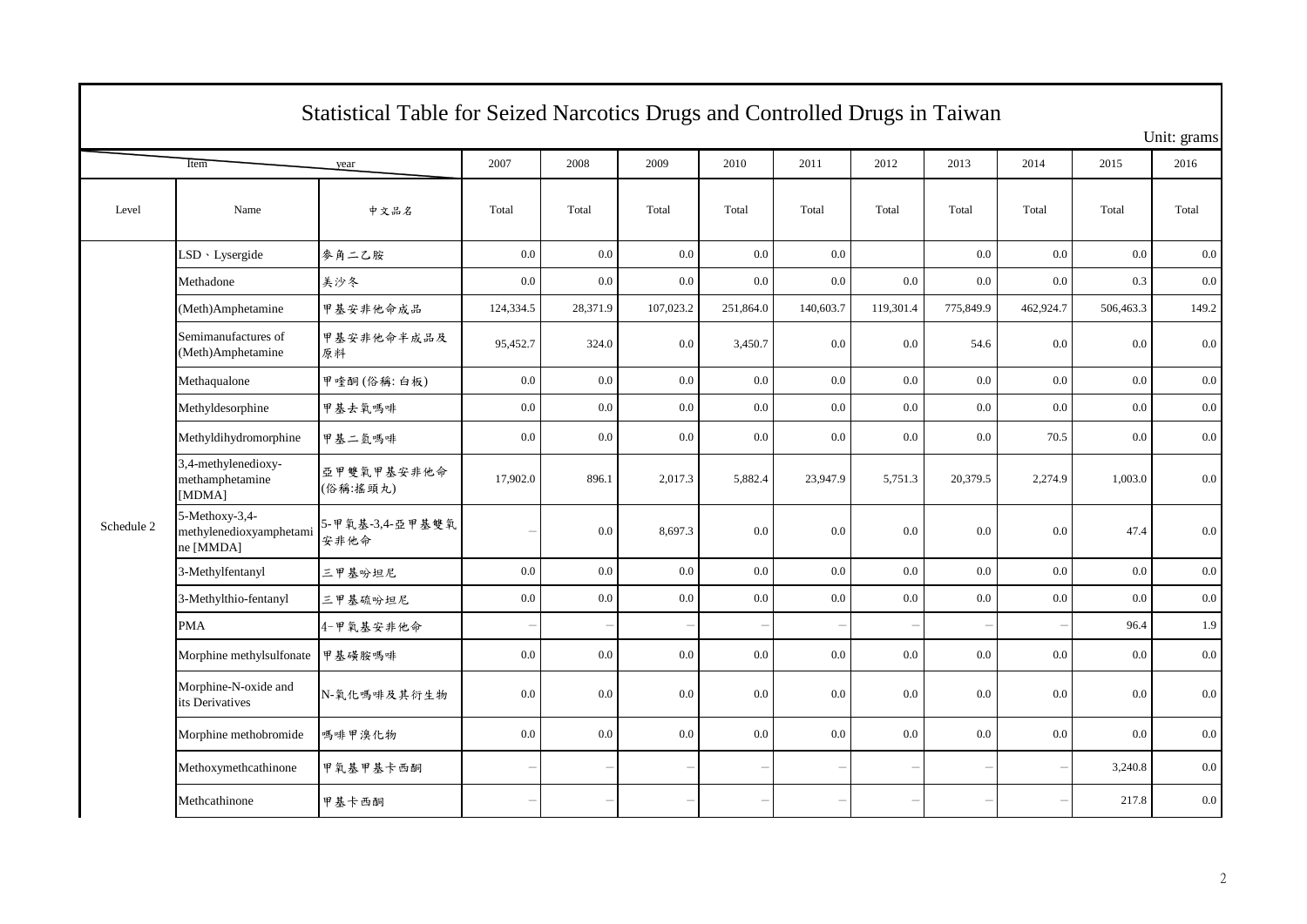|       | Statistical Table for Seized Narcotics Drugs and Controlled Drugs in Taiwan |                                          |                |                          |         |                          |       |                          |         |         |         |             |  |  |
|-------|-----------------------------------------------------------------------------|------------------------------------------|----------------|--------------------------|---------|--------------------------|-------|--------------------------|---------|---------|---------|-------------|--|--|
|       |                                                                             |                                          |                |                          |         |                          |       |                          |         |         |         | Unit: grams |  |  |
|       | Item                                                                        | year                                     | 2007           | 2008                     | 2009    | 2010                     | 2011  | 2012                     | 2013    | 2014    | 2015    | 2016        |  |  |
| Level | Name                                                                        | 中文品名                                     | Total          | Total                    | Total   | Total                    | Total | Total                    | Total   | Total   | Total   | Total       |  |  |
|       | Nicocodine                                                                  | 菸鹼醯可待因                                   | $0.0\,$        | $0.0\,$                  | 0.0     | 0.0                      | 0.0   | 0.0                      | 0.0     | 0.0     | 0.0     | 0.0         |  |  |
|       | Nicomorphine                                                                | 菸鹼醯嗎啡                                    | $0.0\,$        | $0.0\,$                  | 0.0     | 0.0                      | 0.0   | 0.0                      | $0.0\,$ | $0.0\,$ | 0.0     | 0.0         |  |  |
|       | Norcodeine                                                                  | 原可待因                                     | 0.0            | 0.0                      | 0.0     | 0.0                      | 0.0   | 0.0                      | $0.0\,$ | $0.0\,$ | 0.0     | 0.0         |  |  |
|       | N-hydroxy-MDA                                                               | 安非他命                                     |                | $\overline{\phantom{0}}$ |         | $\overline{\phantom{a}}$ |       | $\overline{\phantom{0}}$ |         |         | 145.6   | 0.0         |  |  |
|       | $N.N-$<br>Dimethylamphetamine                                               | N, N-二甲基安非他命                             | $\overline{a}$ | $\overline{\phantom{0}}$ |         |                          |       | $\overline{\phantom{m}}$ |         |         | 17.9    | 0.0         |  |  |
|       | Opium Poppy                                                                 | 罌粟                                       | 2,279.9        | 5,748.8                  | $0.0\,$ | 1.6                      | 187.9 | 0.0                      | $0.0\,$ | 0.0     | 0.0     | 0.0         |  |  |
|       | Pentazocine                                                                 | 潘他唑新(俗稱:速賜康)                             | $0.0\,$        | 0.0                      | 0.0     | 0.0                      | 0.0   | 0.0                      | 0.0     | 0.0     | 0.0     | 0.0         |  |  |
|       | Pethidine                                                                   | 配西汀                                      | $0.0\,$        | $0.0\,$                  | 0.0     | 0.0                      | 0.0   | 0.0                      | $0.0\,$ | $0.0\,$ | 0.0     | 0.0         |  |  |
|       | Sufentanil                                                                  | 蘇芬坦尼                                     | $0.0\,$        | $0.0\,$                  | 0.0     | 0.0                      | 0.0   | 0.0                      | $0.0\,$ | 0.0     | 0.0     | 0.0         |  |  |
|       | Methylenedioxypyrovalero 亞甲基二氧吡咯戊酮(俗<br>ne (MDPV)                           | 稱:浴鹽)                                    |                | $\overline{\phantom{0}}$ |         | $\overline{\phantom{a}}$ |       | $\overline{\phantom{0}}$ | 2,807.8 | 13.7    | 388.4   | 0.0         |  |  |
|       | benzoylethanamine(Cathin<br>one)                                            | 卡西酮                                      |                | $\overline{\phantom{0}}$ |         | $\overline{\phantom{a}}$ |       | $\overline{\phantom{0}}$ | 2,951.6 | 4,008.5 | 0.0     | 0.0         |  |  |
|       | (Tetrahydrocannabinols ·<br>THCs)                                           | 四氫大麻酚                                    |                | $\overline{\phantom{0}}$ |         | $\overline{\phantom{a}}$ |       | $\overline{\phantom{m}}$ |         |         | 5.1     | 1.6         |  |  |
|       | Others                                                                      | 其他                                       | 31.9           | 44.8                     | 63.6    | 13.4                     | 604.3 | 4,423.4                  | 65.6    | 902.1   | 175.5   | 11,616.4    |  |  |
|       | Brotizolam                                                                  | 伯替唑他                                     | $0.0\,$        | $0.0\,$                  | $0.0\,$ | 0.0                      | 0.0   | $0.0\,$                  | 0.0     | $0.0\,$ | 0.0     | 0.0         |  |  |
|       | Buprenorphine                                                               | 丁基原啡因                                    | 0.0            | $0.0\,$                  | $0.0\,$ | 0.0                      | 0.0   | 0.0                      | 0.0     | 0.0     | $0.0\,$ | 0.0         |  |  |
|       | Cathine                                                                     | 卡西酮                                      | 0.0            | 0.0                      | 0.0     | 0.0                      | 0.0   | 0.0                      | $0.0\,$ | 0.0     | 0.0     | 0.0         |  |  |
|       | Codeine $(\geq 1<$ 5gm/100ml<br>or 100gm)                                   | 可待因<br>$(\geq 1<5$ gm/100ml<br>or 100gm) | 16.8           | $0.0\,$                  | 124.0   | 0.0                      | 0.0   | 16.9                     | 0.0     | 68.2    | 0.0     | 0.0         |  |  |
|       | Dihydrocodeine<br>$(\geq1<5$ gm/100ml                                       | 二氫可待因<br>$(\geq1<5$ gm/100ml             | $0.0\,$        | $0.0\,$                  | 0.0     | 0.0                      | 0.0   | 0.0                      | 0.0     | 0.0     | 0.0     | $0.0\,$     |  |  |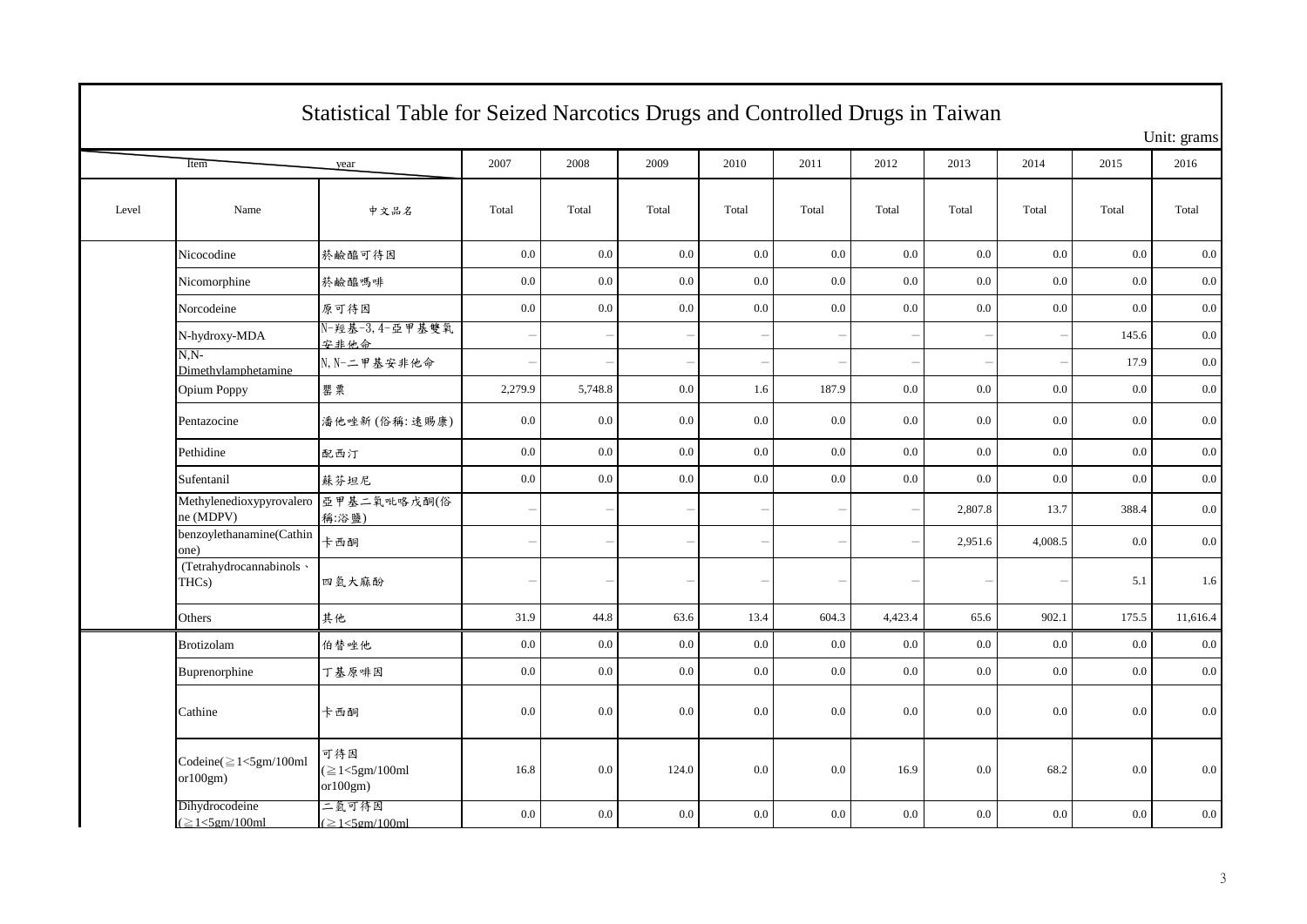|            | Statistical Table for Seized Narcotics Drugs and Controlled Drugs in Taiwan |                                |                          |                          |             |                          |             |                          |             |             |             |             |  |  |
|------------|-----------------------------------------------------------------------------|--------------------------------|--------------------------|--------------------------|-------------|--------------------------|-------------|--------------------------|-------------|-------------|-------------|-------------|--|--|
|            |                                                                             |                                |                          |                          |             |                          |             |                          |             |             |             | Unit: grams |  |  |
|            | Item                                                                        | year                           | 2007                     | 2008                     | 2009        | 2010                     | 2011        | 2012                     | 2013        | 2014        | 2015        | 2016        |  |  |
| Level      | Name                                                                        | 中文品名                           | Total                    | Total                    | Total       | Total                    | Total       | Total                    | Total       | Total       | Total       | Total       |  |  |
|            | Flunitrazepam [FM2]                                                         | 氟硝西泮                           | 2.0                      | 44.3                     | 0.4         | 23.8                     | 16.3        | 6.0                      | 63.3        | 8.5         | 17.0        | 0.0         |  |  |
|            | Ketamine                                                                    | 愷他命                            | 598,678.5                | 799,495.5                | 1,186,363.6 | 2,594,282.1              | 1,371,850.9 | 2,111,113.3              | 2,393,266.5 | 3,303,193.5 | 1,768,395.0 | 5,828.5     |  |  |
|            | Secobarbital                                                                | 西可巴比妥(俗稱:紅中)                   | 0.0                      | 0.0                      | 0.0         | 0.0                      | 0.0         | 0.0                      | 13.6        | 0.0         | 0.0         | 0.0         |  |  |
| Schedule 3 | Triazolam                                                                   | 三唑他(俗稱:小白板)                    | 0.0                      | 0.0                      | 0.0         | 0.0                      | 0.0         | 0.0                      | 0.0         | 0.0         | 0.0         | 0.0         |  |  |
|            | Nimetazepam (Erimin®)                                                       | 硝甲西泮(愈利眠)                      | 205,699.0                | 1,157.7                  | 15,262.3    | 24,106.7                 | 11,964.8    | 116,044.7                | 10,703.1    | 879.2       | 3,835.7     | 4.5         |  |  |
|            | Para-<br>methoxymethamphetamine 對-甲氧基甲基安非他命<br>(PMMA)                       |                                |                          | 0.0                      | 30.2        | 0.0                      | 0.0         | 0.0                      | 0.0         | 0.0         | 960.1       | 0.0         |  |  |
|            | Para-<br>Chloroamphetamine(PCA)                                             | 對-氯安非他命                        |                          | $\overline{\phantom{0}}$ |             | 0.0                      | 50,496.7    |                          | 0.0         | 0.0         | 11.2        | 0.0         |  |  |
|            | Phenazepam                                                                  | 芬納西泮                           |                          | $\qquad \qquad -$        |             |                          |             | $\overline{\phantom{0}}$ | 0.0         | 3,038.8     | 1,809.2     | $0.0\,$     |  |  |
|            | $3.4-$<br>methylenedioxymethcathin                                          | 3,4-亞甲基雙氧甲基卡西                  |                          |                          |             |                          |             |                          | 16,391.1    | 1,353.0     | 1,995.4     | $0.0\,$     |  |  |
|            | Mephedrone(4-MMC)                                                           | 4-甲基甲基卡西酮                      | $\overline{\phantom{0}}$ | $\qquad \qquad -$        |             | $\overline{\phantom{a}}$ |             | $\overline{\phantom{0}}$ | 0.0         | 2,108.7     | 143.9       | 0.0         |  |  |
|            | <b>XLR-11</b>                                                               | 1-(5-氟戊基)-3-(1-四<br>甲基環丙基甲醯)吲哚 |                          | $\overline{\phantom{0}}$ |             |                          |             |                          | 0.0         | 29,289.4    | 0.1         | 0.0         |  |  |
|            | Others                                                                      | 其他                             | 0.0                      | 0.0                      | 0.3         | 122.4                    | 1,621.9     | 6,336.4                  | 1,374.0     | 1,483.6     | 648.9       | 2.0         |  |  |
|            | Alprazolam                                                                  | 阿普唑他(三氮二氮平)                    | 0.0                      | $0.0\,$                  | 15.1        | 0.0                      | 0.0         | 38.0                     | 14.4        | 7.6         | 0.0         | $0.0\,$     |  |  |
|            | Codeine $(\langle 1gm/100ml)$                                               | 可待因 (<1gm/100ml)               | 0.0                      | 0.0                      | 0.0         | 0.0                      | 0.0         | 0.0                      | 0.0         | 0.0         | 0.0         | $0.0\,$     |  |  |
|            | Diazepam(Valium®)                                                           | 安定                             | 372.2                    | 0.0                      | 62.9        | 428.2                    | 5.6         | 0.0                      | 14.6        | 66.1        | 0.0         | 0.0         |  |  |
|            | Dihydrocodeine<br>$\left(\langle 1gm/100ml \right)$                         | 二氫可待因<br>$\leq$ 1em/100ml)     | 0.0                      | 0.0                      | 0.0         | 0.0                      | 0.0         | 0.0                      | 0.0         | 0.0         | 0.0         | 0.0         |  |  |
|            | Ephedrine                                                                   | 麻黄蛾(原料藥)                       | 412,366.8                | 66,387.3                 | 77,651.8    | 136,388.9                | 87,293.2    | 7,479.4                  | 101,881.9   | 212,874.8   | 1,317,948.7 | 48,903.1    |  |  |
|            | Hydroxylimine · HCl                                                         | 鹽酸羥亞胺                          | 0.0                      | 289,200.4                | 305,840.0   | 123,234.5                | 0.0         | 0.0                      | 0.0         | 0.0         | 0.0         | 0.0         |  |  |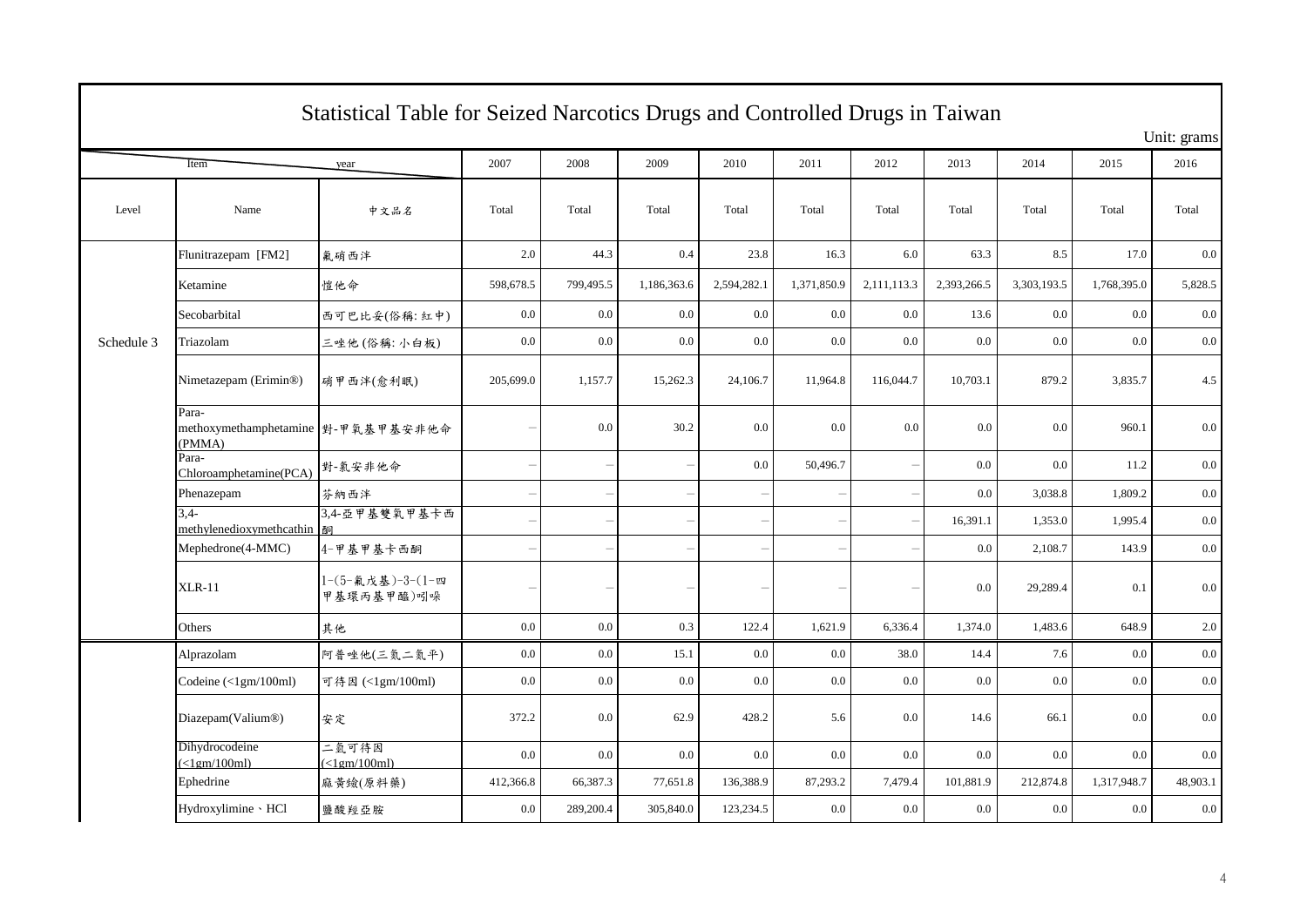| Statistical Table for Seized Narcotics Drugs and Controlled Drugs in Taiwan |                                                                                                                      |                    |             |             |             |             |             |                          |             |             |             |             |
|-----------------------------------------------------------------------------|----------------------------------------------------------------------------------------------------------------------|--------------------|-------------|-------------|-------------|-------------|-------------|--------------------------|-------------|-------------|-------------|-------------|
|                                                                             |                                                                                                                      |                    |             |             |             |             |             |                          |             |             |             | Unit: grams |
|                                                                             | Item                                                                                                                 | year               | 2007        | 2008        | 2009        | 2010        | 2011        | 2012                     | 2013        | 2014        | 2015        | 2016        |
| Level                                                                       | Name                                                                                                                 | 中文品名               | Total       | Total       | Total       | Total       | Total       | Total                    | Total       | Total       | Total       | Total       |
|                                                                             | Lorazepam (Ativan®)                                                                                                  | 勞拉西泮(樂耐平)          | 0.0         | $0.0\,$     | 1.4         | 0.0         | 0.0         | $0.0\,$                  | 0.0         | 0.0         | 0.0         | 0.0         |
|                                                                             | Methylephedrine                                                                                                      | 甲基麻黄蛾(原料藥)         | 492.3       | 975.8       | 1,554.9     | 1,956.7     | 4,916.1     | 5,220.9                  | 591.1       | 2,452.0     | 8.6         | 0.0         |
|                                                                             | Nitrazepam                                                                                                           | 硝西泮(耐妥眠)           | 0.0         | 0.0         | 0.0         | 0.0         | 0.0         | 16.7                     | 0.0         | 0.0         | 832.1       | 0.0         |
|                                                                             | Nordiazepam                                                                                                          | 去甲西泮               |             | 0.0         | 73.9        | 0.0         | 0.0         | 0.0                      | 0.0         | 0.0         | 0.0         | 0.0         |
|                                                                             | Phentermine                                                                                                          | 甲基苯乙基胺(二甲苯乙胺)      | $0.0\,$     | $0.0\,$     | 0.0         | 0.0         | 0.0         | $0.0\,$                  | 0.0         | 0.0         | 0.0         | 0.0         |
|                                                                             | Phenylpropanolamine                                                                                                  | 去甲麻黄蛾(原料藥)         |             | 0.0         | 1,004.5     | 0.0         | 291,471.5   | 36,616.0                 | 0.0         | 588.6       | 256.4       | 0.0         |
| Schedule 4                                                                  | Pseudoephedrine                                                                                                      | 假麻黄蛾(原料藥)          | 7,471.9     | 489,574.4   | 70,798.3    | 240,062.9   | 329,256.4   | 35,636.4                 | 4,272.0     | 13,005.3    | 448,991.2   | 0.0         |
|                                                                             | Temazepam                                                                                                            | 替馬西泮               |             | 0.0         | 10.3        | 0.0         | 0.0         | 0.0                      | 0.0         | 0.0         | 0.0         | 0.0         |
|                                                                             | Tramadol                                                                                                             | 特拉嗎竇               | 8,258.1     | 0.0         | 42.5        | 0.0         | 2,307.7     | 46.6                     | 177.6       | 47.5        | 0.0         | 0.0         |
|                                                                             | Zolpidem                                                                                                             | 佐沛眠                | 0.0         | 0.0         | 19.9        | 0.0         | 0.0         | $0.0\,$                  | 0.0         | 0.0         | 1.1         | 0.0         |
|                                                                             | o-Chlorphenyl cyclopentyl<br>ketone $\cdot$ 2-<br>Chlorophenylcyclopentyl<br>ketone · o-<br>Chlorobenzoylcyclopentan | 鄰-氯苯基環戊基酮          |             |             |             |             |             | $\overline{\phantom{0}}$ | 0.0         | 20,724.4    | 0.0         | 0.0         |
|                                                                             | Zaleplon                                                                                                             | 札來普隆               |             |             |             |             |             | $\overline{\phantom{0}}$ |             |             | 17,271.4    | $0.0\,$     |
|                                                                             | (Phenyl-2-propanone \<br>$P2P$ )                                                                                     | 苯基丙酮(原料藥)          |             |             |             |             |             | $\overline{\phantom{0}}$ |             |             | 173,179.7   | 0.0         |
|                                                                             | (alpha-<br>Acetylphenylacetonitrile \<br>APAAN)                                                                      | 2-苯基乙醯基乙腈(原料<br>藥) |             |             |             |             |             | $\overline{\phantom{a}}$ |             |             | 497,207.5   | 0.0         |
|                                                                             | Others                                                                                                               | 其他                 | 11.8        | 0.0         | 159.1       | 42.6        | 4,118.2     | 387.6                    | 944.7       | 1,792.4     | 28.1        | 847,145.6   |
|                                                                             | <b>Total Amount</b>                                                                                                  |                    | 1,634,695.9 | 1,890,354.9 | 1,900,735.2 | 3,487,946.3 | 2,340,101.6 | 2,622,449.2              | 3,656,481.0 | 4,160,704.5 | 4,841,165.5 | 917,212.0   |